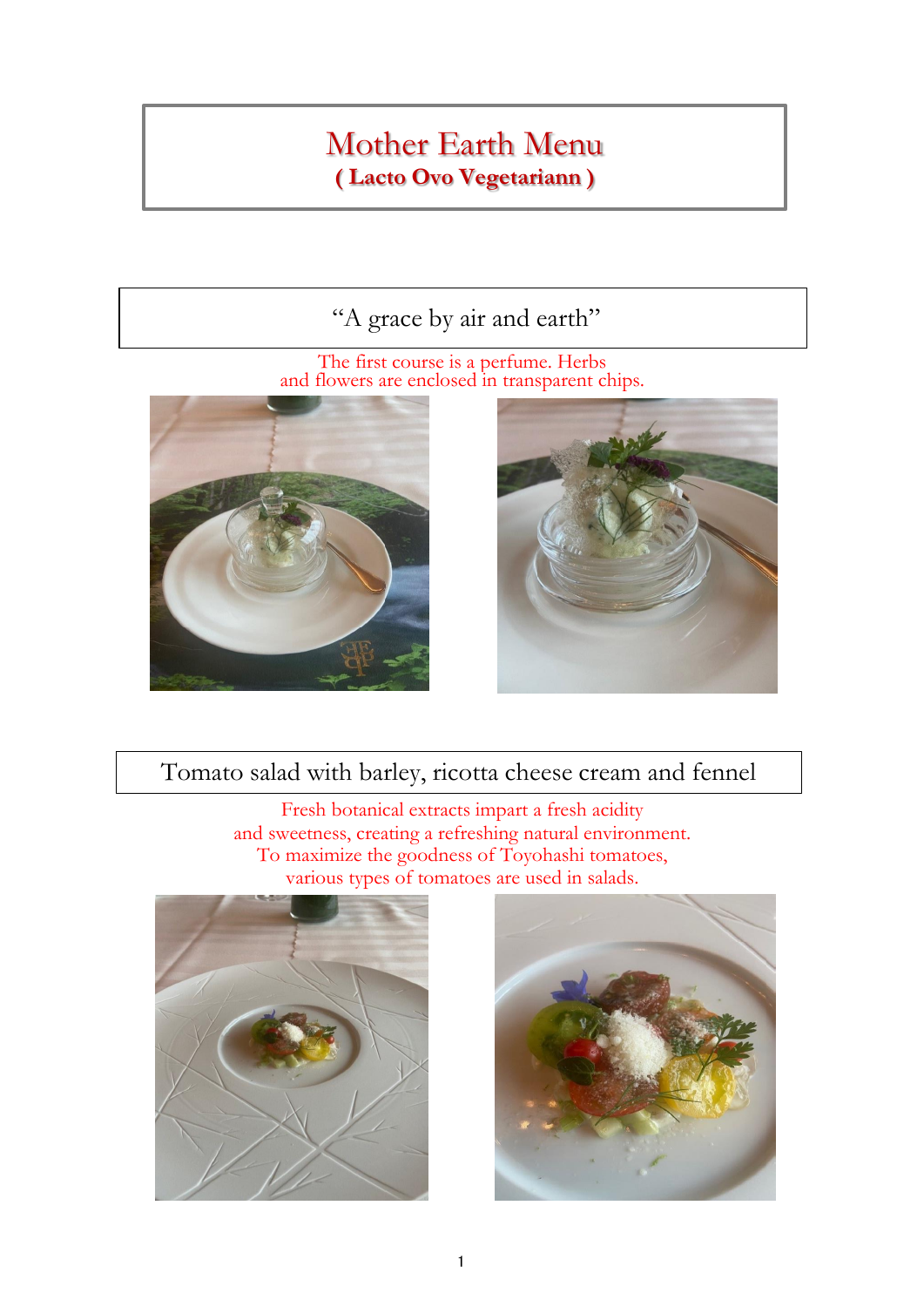### Composition of asparagus:

Taste the grilled asparagus, cream and Cream Brulée with a few drops of balsamic vinegar. Produces sustainability by using every corner of the vegetables.





### Poached egg, zucchini cream with garlic and crispy textures

The proteins your body needs. Poached egg dressed in zucchini and Parmesan cheese. Crispy courgette flowers.



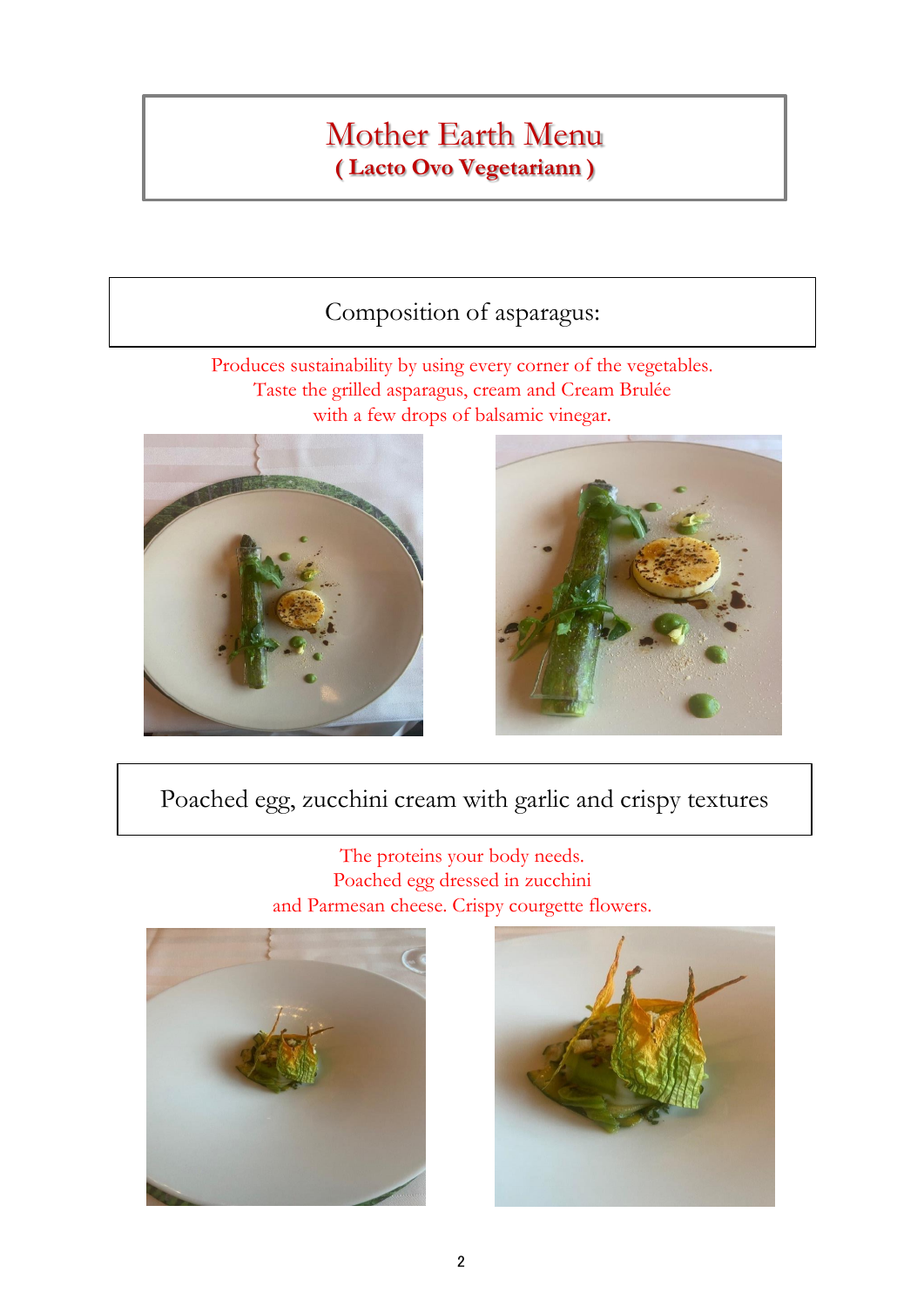# Pasta and beans: green "cavatelli pasta" with basil

and looks like green beans, just like a hot bean salad. Cavatelli handmade pasta is finished in green





## Beetroot risotto with saffron flavor's turnip,

and is finished with butter and cheese. Beetroot, which has long been used as a raw material for sugar, has sweetness and richness,



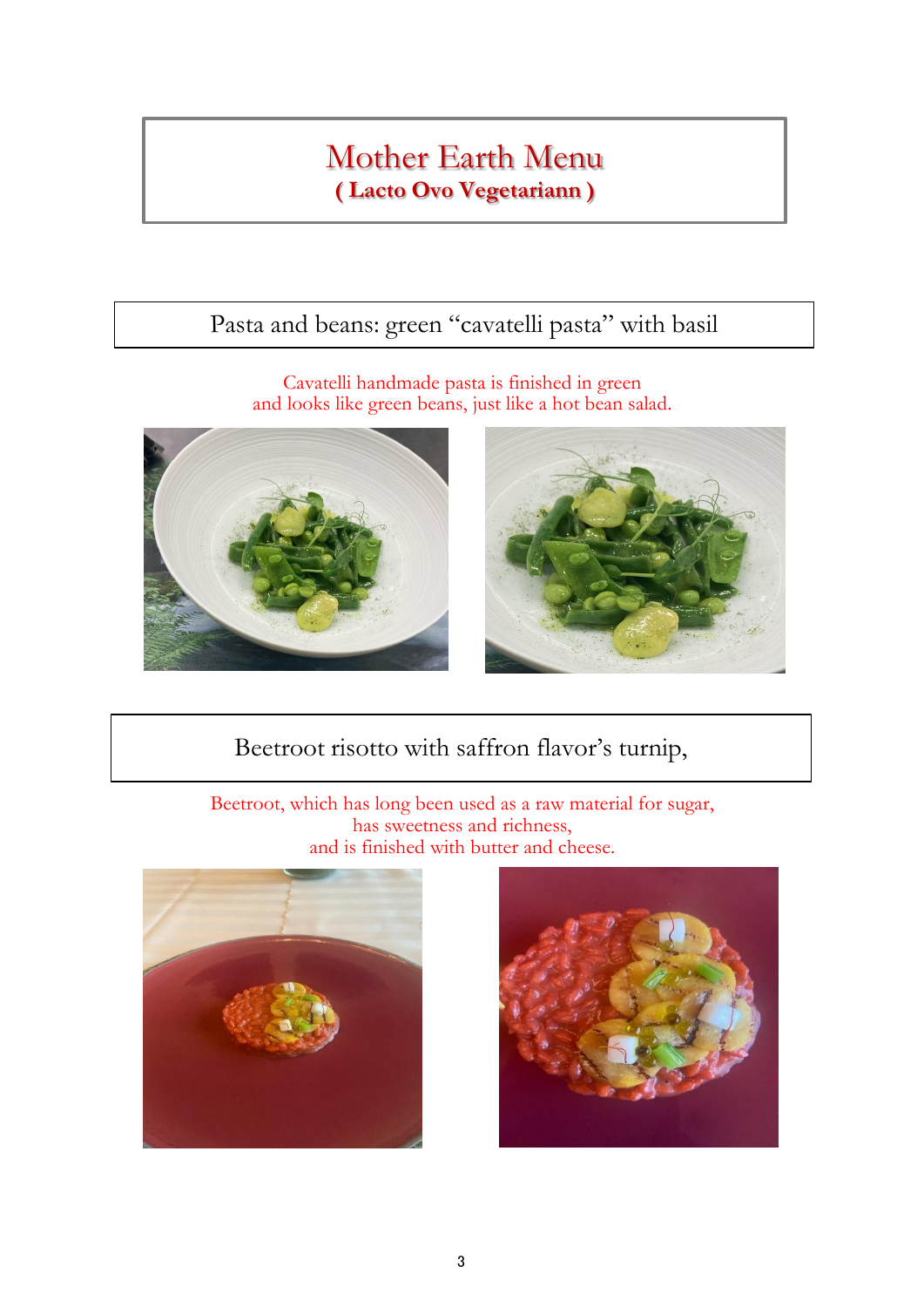#### Roasted carrot with Tequila, thyme, carrot cream and hazelnuts with star anise

and the aroma of star anise is extracted over time and combined with cream. The sweetness of carrots and anise combine to create an unimaginable taste. Carrots are sprinkled with tequila and toasted,





#### Panna cotta with corn, coconut soup and coconut pie

Corn panna cotta. A dish finished